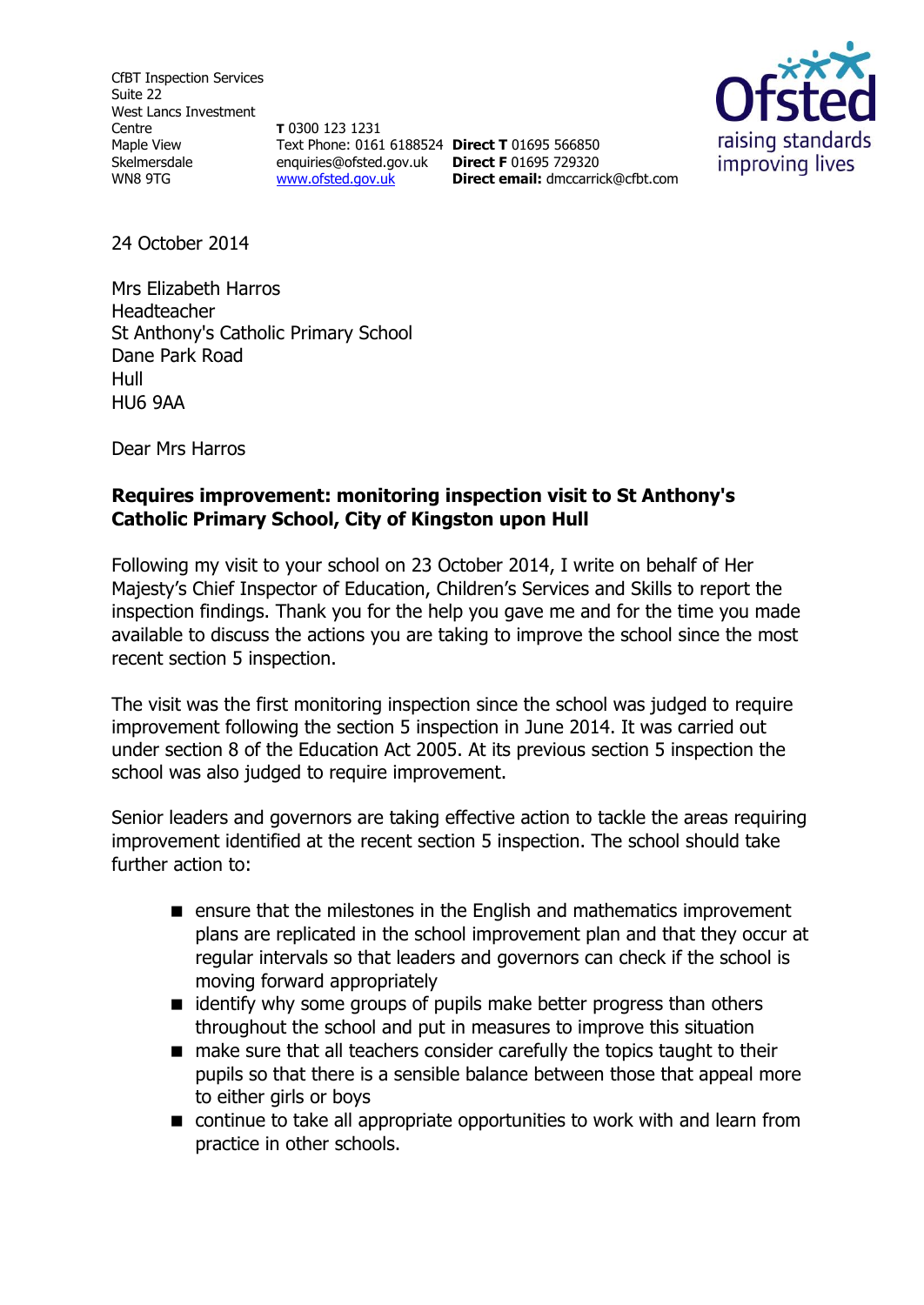

### **Evidence**

During the inspection, I met with you and other members of the leadership team. I held a telephone conversation with the Director of Schools for the Diocese of Middlesbrough. You took me on a tour of the school to observe pupils at work and for you to demonstrate some of the changes that have been implemented since the inspection in June 2014. I analysed the most recent national test results and evaluated the school improvement plan and also those relating to English and mathematics.

# **Context**

There have been staff changes since the start of this term. Several classes are being taught by teachers either relatively new to teaching or who have recently qualified. The deputy headteacher has responsibility for English and the assistant headteacher has responsibility for mathematics throughout the school. The school is now linked with a new Standards and Improvement Officer from the local authority.

# **Main findings**

You and your senior colleagues continue to demonstrate a strong determination to move the school forward and to ensure that all pupils make the progress of which they are capable. There have been improvements and you have already put in place some systems as a result of the inspection and the national test results in 2014. For example, all pupils are expected to present their work properly using accurate spelling, punctuation and grammar. There is a consistent approach to the way pupils' books are marked and I saw this during our tour of the classrooms. You have made it clear that teachers need to check that pupils know how to improve and this approach is starting to embed.

The 2014 national test results together with the results for children in the Early Years Foundation Stage plus the phonics tests for pupils in Year 1 showed some improvement compared to the previous year. Nevertheless there were some significant gaps between the progress made by different groups of pupils. A key difference throughout the school is that pupils who are not eligible for free school meals generally make better progress than others. Leaders know that that all teachers must consider this and ensure that work in all lessons meets the needs of individual pupils correctly. Teachers are expected to guarantee that English and mathematics skills are used correctly in different lessons and this is becoming apparent. Careful monitoring must take place so that there is a sensible balance of topics taught between those that appeal more to either girls or boys throughout the year. As yet, it is too early to see the impact of this.

There are carefully designed improvement plans. However, you recognise that these need to be strengthened so that it is easier for governors and others to check if